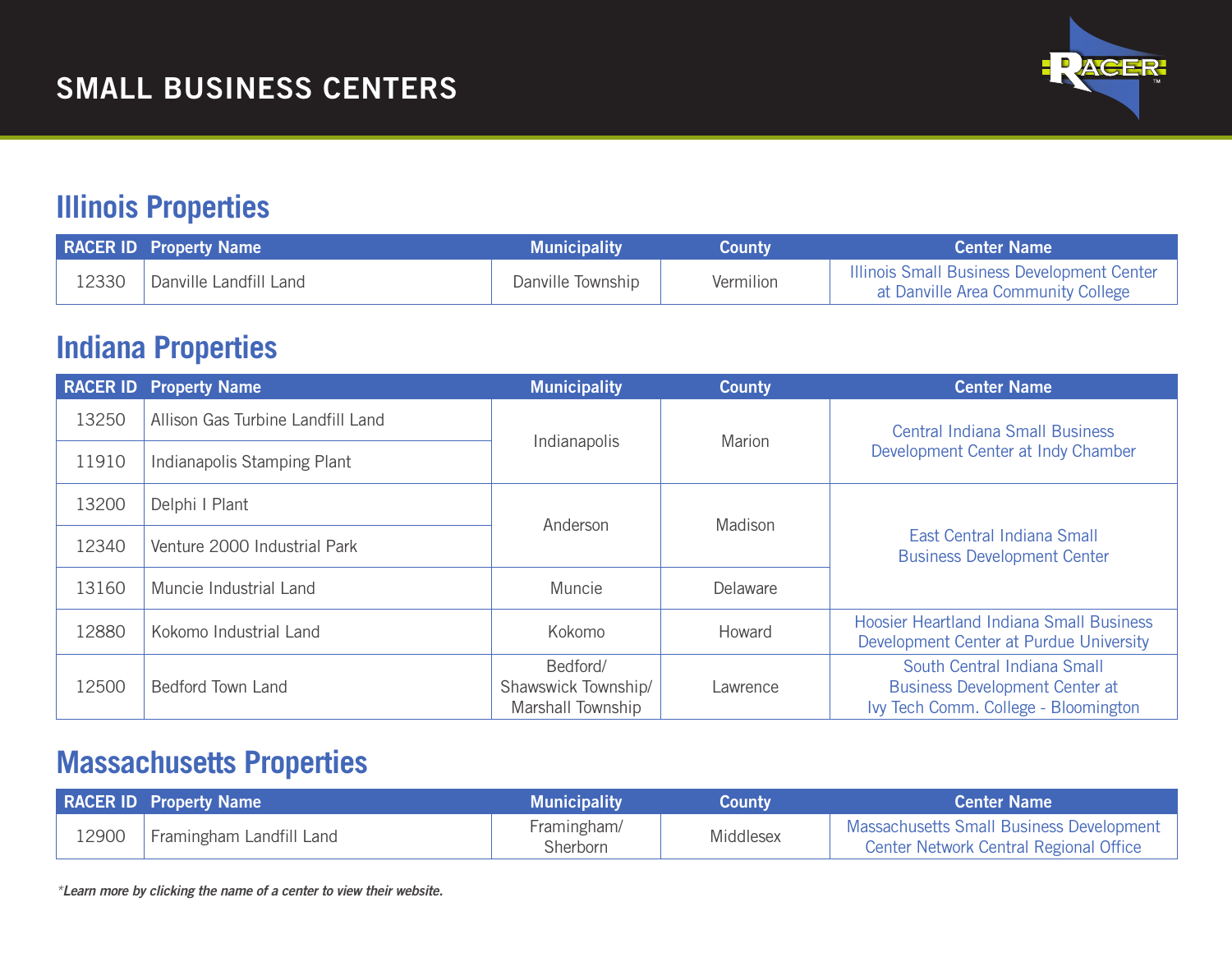

# **Michigan: Flint Area Properties**

|       | <b>RACER ID Property Name</b>                 | <b>Municipality</b>     | <b>County</b> | <b>Center Name</b>                                                                      |
|-------|-----------------------------------------------|-------------------------|---------------|-----------------------------------------------------------------------------------------|
| 12920 | Davison Road Industrial Land                  | <b>Burton</b>           |               |                                                                                         |
| 12910 | Hemphill Industrial Land                      |                         |               |                                                                                         |
| 12950 | Buick City Powertrain Industrial Land         |                         |               |                                                                                         |
| 11200 | Flint Warehouse                               |                         |               |                                                                                         |
| 12990 | Flint West                                    | Flint                   |               |                                                                                         |
| 12981 | Great Lakes Technology Center Industrial Land |                         | Genesee       | <b>I-69 Trade Corridor Small Business</b><br>Development Center at Kettering University |
| 12970 | Windiate Lot Land                             |                         |               |                                                                                         |
| 11020 | Linden Road Landfill                          | Flint Township          |               |                                                                                         |
| 13270 | Coldwater Road Industrial Land                |                         |               |                                                                                         |
| 11030 | Coldwater Road Landfill Land                  | Genesee Township        |               |                                                                                         |
| 11050 | Genesee Industrial Land                       |                         |               |                                                                                         |
| 12960 | Dort Highway Industrial Land                  | Gland Blanc<br>Township |               |                                                                                         |

*\*Learn more by clicking the name of a center to view their website.*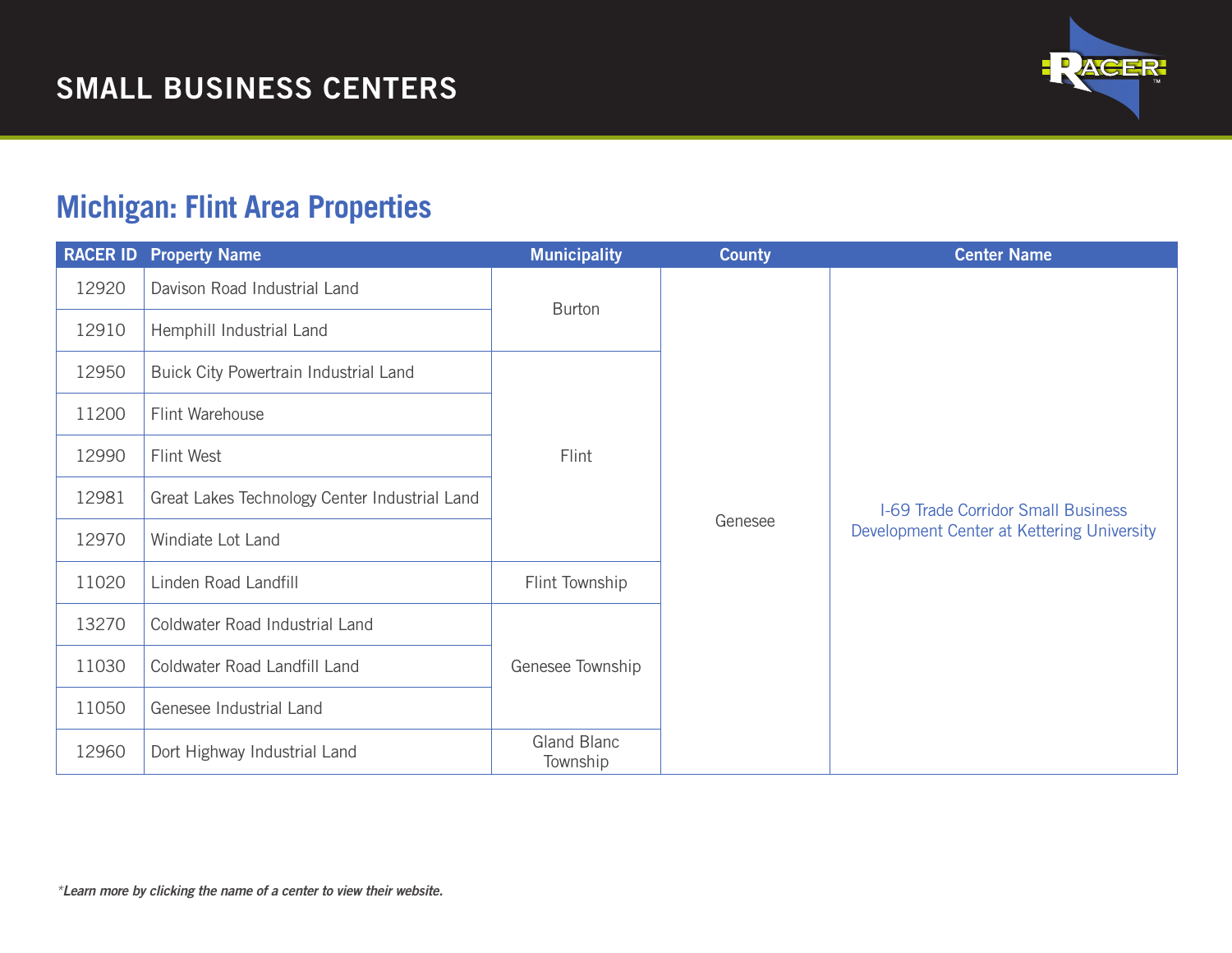

## **Michigan: Lansing Area Properties**

|       | <b>RACER ID Property Name</b>   | <b>Municipality</b> | <b>County</b> | <b>Center Name</b>                               |
|-------|---------------------------------|---------------------|---------------|--------------------------------------------------|
| 13010 | Lansing Plant 5 Industrial Land | Delta Township      | Eaton         |                                                  |
| 13003 | Lansing Plant 6 Industrial Land | Lansing             |               | <b>Capital Region Small Business Development</b> |
| 13001 | Lansing Plant 2 Industrial Land |                     | Ingham        | <b>Center at Lansing Community College</b>       |
| 13002 | Lansing Plant 3 Industrial Land | Lansing Township    |               |                                                  |

# **Michigan: Pontiac Area Properties**

|       | <b>RACER ID Property Name</b>        | <b>Municipality</b> | <b>County</b> | <b>Center Name</b>                                                                                      |
|-------|--------------------------------------|---------------------|---------------|---------------------------------------------------------------------------------------------------------|
| 10010 | Employee Development Center          |                     |               |                                                                                                         |
| 11210 | Fiero Assembly Plant                 |                     |               |                                                                                                         |
| 11160 | Fiero Powerhouse                     |                     |               |                                                                                                         |
| 13130 | Industrial Land (642 Meadow)         | Pontiac             | Oakland       | Southeast Michigan Region Small<br><b>Business Development Center</b><br>at Eastern Michigan University |
| 13120 | Industrial Land (652 Meadow)         |                     |               |                                                                                                         |
| 13110 | Pontiac Centerpoint I                |                     |               |                                                                                                         |
| 11970 | Pontiac North Campus Industrial Land |                     |               |                                                                                                         |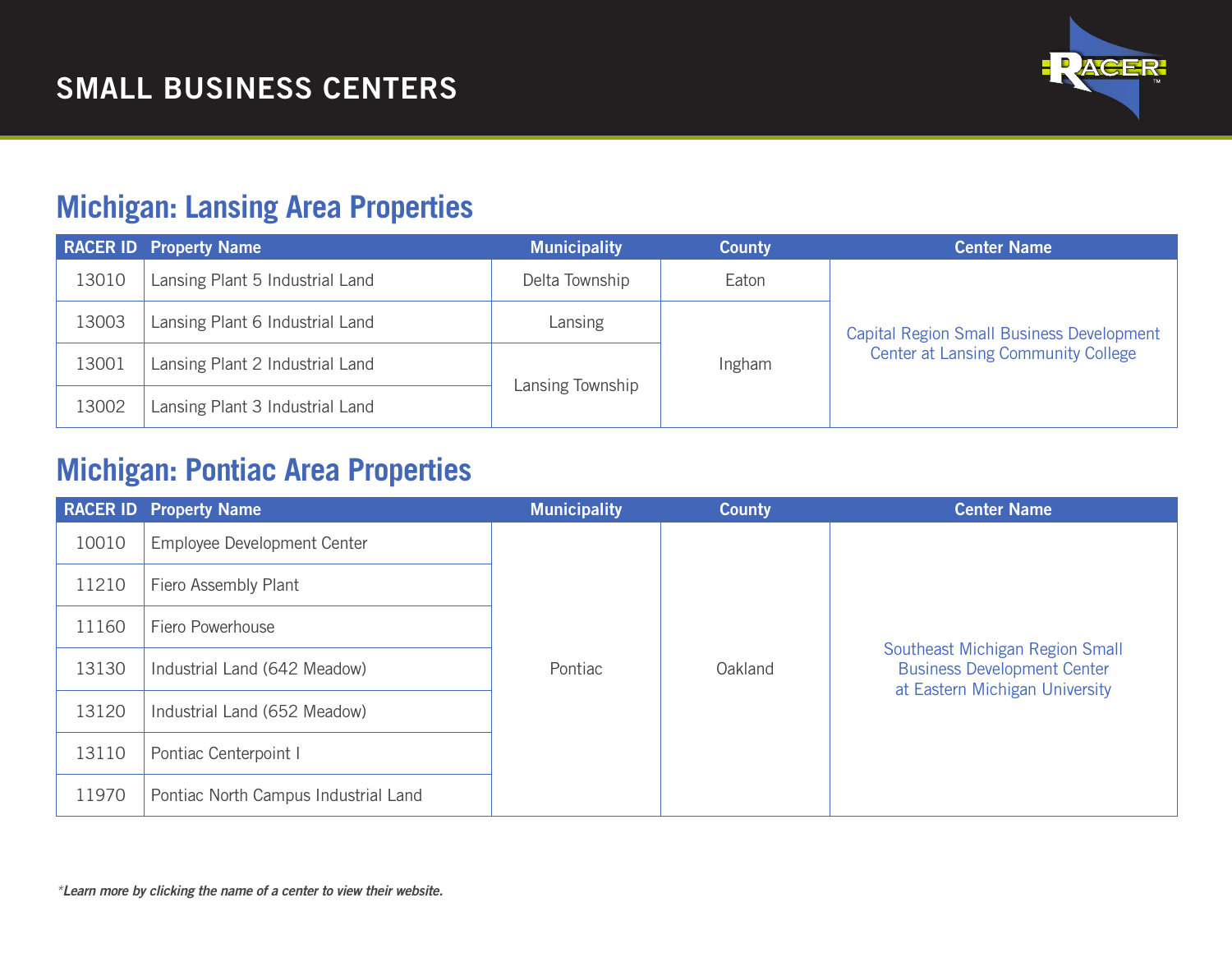

#### **Michigan: Saginaw Area Properties**

|       | <b>RACER ID Property Name</b>     | <b>Municipality</b>              | <b>County</b> | <b>Center Name</b>                                                                  |
|-------|-----------------------------------|----------------------------------|---------------|-------------------------------------------------------------------------------------|
| 11060 | Greenpoint Landfill Land          |                                  |               |                                                                                     |
| 10050 | Howard Industrial Land            |                                  |               |                                                                                     |
| 10030 | Saginaw Malleable Industrial Land | Saginaw                          | Saginaw       | <b>Great Lakes Bay Region Small Business</b><br>Development Center at Delta College |
| 13280 | Saginaw Plant 2 Landfill Land     |                                  |               |                                                                                     |
| 10040 | Saginaw Nodular Industrial Land   | Saginaw/<br>Buena Vista Township |               |                                                                                     |

#### **Michigan: Wayne & Washtenaw County Properties**

|       | <b>RACER ID Property Name</b>              | <b>Municipality</b>                       | <b>County</b>   | <b>Center Name</b>                                                                                      |
|-------|--------------------------------------------|-------------------------------------------|-----------------|---------------------------------------------------------------------------------------------------------|
| 11080 | <b>Textile Road Commercial Land</b>        | Ypsilanti Township                        | Washtenaw       | <b>Greater Washtenaw Region Small</b>                                                                   |
| 11991 | Willow Run Powertrain & Engineering Center | Ypsilanti Township/<br>Van Buren Township | Washtenaw/Wayne | <b>Business Development Center</b><br>at Washtenaw Community College                                    |
| 10020 | Romulus Industrial Land                    | Romulus                                   |                 |                                                                                                         |
| 10060 | Van Buren Industrial Land                  |                                           | Wayne           | Southeast Michigan Region Small<br><b>Business Development Center</b><br>at Eastern Michigan University |
| 1070  | Van Buren Landfill Land                    | Van Buren Township                        |                 |                                                                                                         |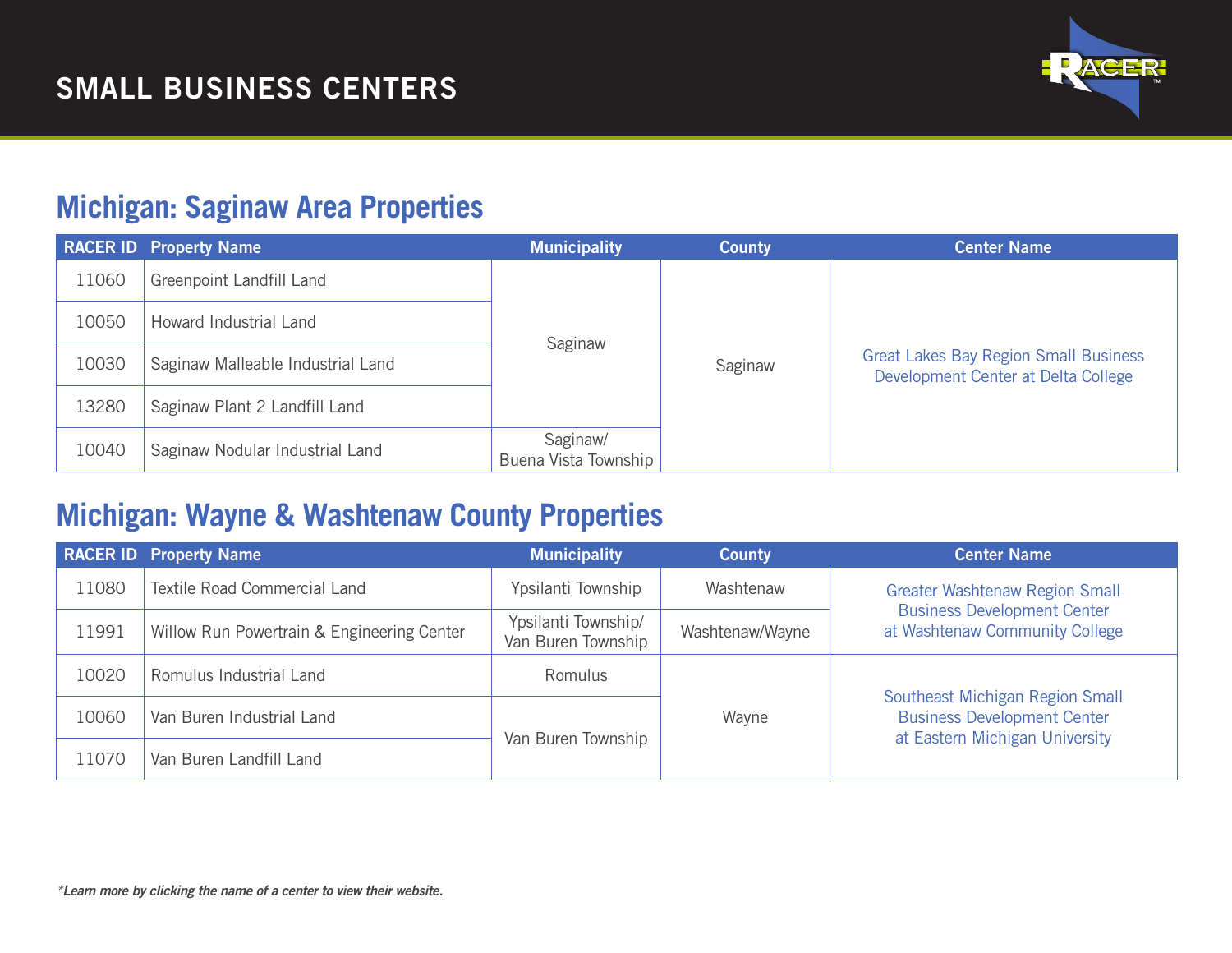

### **Michigan: Other Properties**

|       | <b>RACER ID Property Name</b>       | <b>Municipality</b> | Countv | <b>Center Name</b>                                                                  |
|-------|-------------------------------------|---------------------|--------|-------------------------------------------------------------------------------------|
| 11000 | Bay City Powertrain Industrial Land | Bay City            | Bay    | <b>Great Lakes Bay Region Small Business</b><br>Development Center at Delta College |

## **Missouri Properties**

|       | <b>RACER ID Property Name</b>     | <b>Municipality</b> | <b>County</b> | <b>Center Name</b>                         |
|-------|-----------------------------------|---------------------|---------------|--------------------------------------------|
| 10070 | Leeds Plant Industrial Land North |                     |               | University of Missouri-Kansas City Small   |
| 1090  | Leeds Plant Industrial Land South | Kansas City         | Jackson       | Business and Technology Development Center |

## **New Jersey Properties**

|       | <b>RACER ID Property Name</b>  | <b>Municipality</b>                | <b>County</b> | <b>Center Name</b>                                                           |
|-------|--------------------------------|------------------------------------|---------------|------------------------------------------------------------------------------|
| 10080 | Hyatt Hills Golf Complex       | Clark/Cranford<br><b>Townships</b> | Union         | New Jersey Small Business Development<br><b>Center at Kean University</b>    |
| 10090 | Delphi Trenton Industrial Land | Ewing Township                     | Mercer        | New Jersey Small Business Development<br>Center at the College of New Jersey |